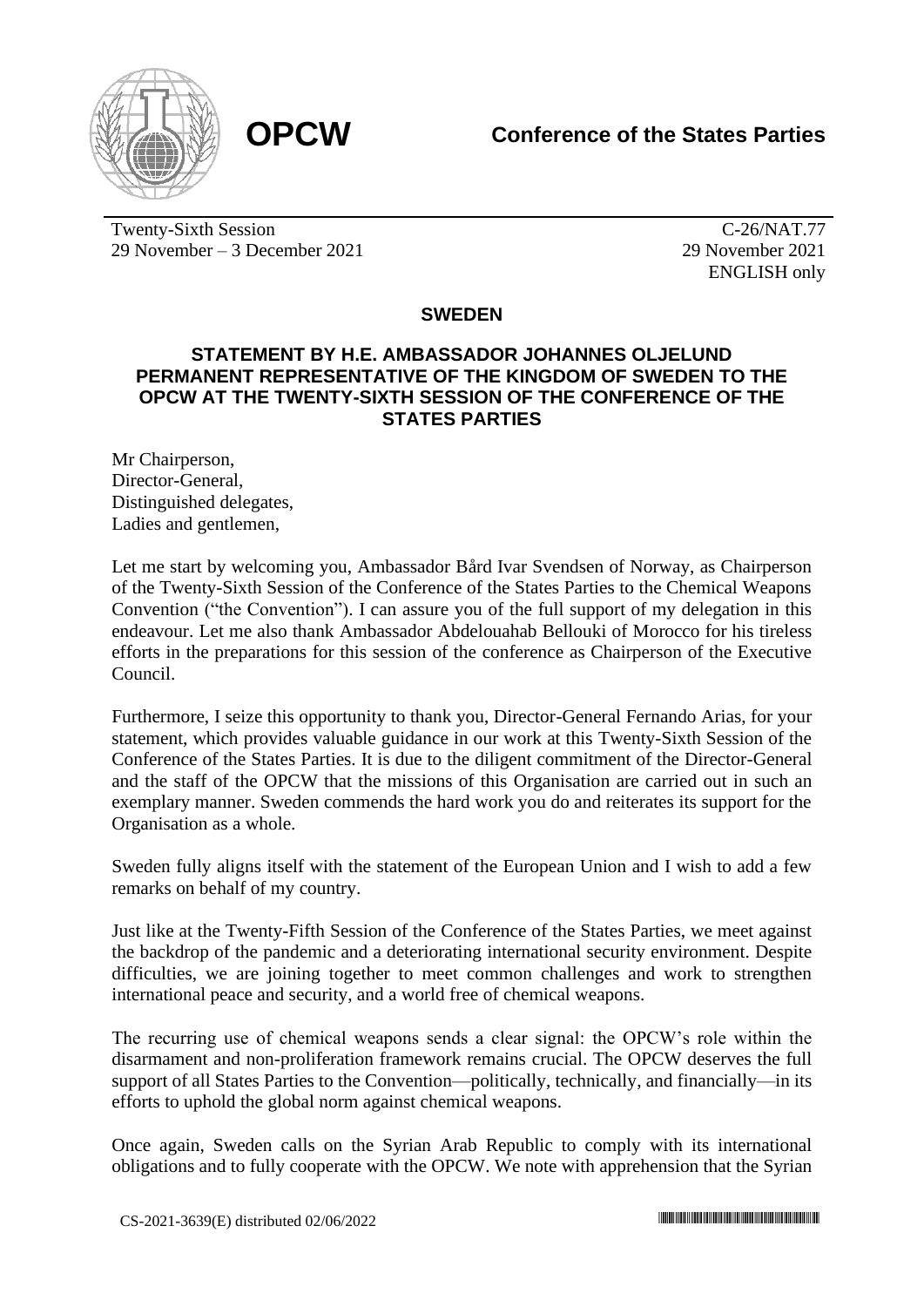C-26/NAT.77 page 2

Arab Republic remains in breach of its commitments as a States Party to the Convention. Instead of taking steps to redress the situation, the Syrian Arab Republic keeps obstructing OPCW's efforts to investigate and establish accountability for chemical weapons use on its territory, and recently by not approving visas for all members of the Declaration Assessment Team (DAT). Requests to the Syrian Arab Republic to rightly declare its chemical weapons and chemical weapons facilities as well as to resolve outstanding issues in regard to its initial declaration all remain unanswered.

For each and every State Party to the Convention it must be a priority that the responsible perpetrators of chemical weapons use are identified and held accountable. Impunity is not an option. Therefore, Sweden fully supports the important work of the Investigation and Identification Team (IIT) on identifying the perpetrators of the use of chemical weapons in the Syrian Arab Republic.

The Fact-Finding Mission, the DAT and the IIT all play an equally important role in ensuring the full implementation of the Convention, the United Nations Security Council resolution 2118 and related decisions of the OPCW. The expertise, integrity and professionalism of these units should never be questioned by any States Party for political gains.

To emphasise the significance of the continued work of the OPCW in the Syrian Arab Republic, Sweden has contributed with SEK two million for 2021 to the OPCW trust fund for Syria missions.

During 2021, Sweden also supported the OPCW by providing advanced technical training for OPCW inspectors at the designated facilities of the Swedish Defence Research Agency.

Sweden condemns in the strongest terms the assassination attempt on Alexei Navalny, who was poisoned with a military chemical nerve agent of the novichok group. We once again call on the Russian Government to do its utmost to disclose the circumstances of this crime and bring those responsible to justice. Russian authorities should have all necessary information at their disposal to investigate events that took place on Russian soil, and to share with other States Parties what actions have been taken to address this crime. Sweden, together with 44 other States, asked the Russian Federation what actions it had taken to address the assassination attempt of Navalny. Under the Convention the Russian Federation is obliged to provide such a clarification, yet we have not received answers to the specific questions that were posed by 45 States Parties.

Sweden welcomes the decision of the Executive Council to recommend the proposed OPCW Programme and Budget for 2022-2023 to this session of the conference. On behalf of my country, I would like to thank the Technical Secretariat as well as the co-facilitators for their dedicated work and urge all States Parties to support the proposed budget.

Mindful of the continued financial constraints, we also urge all States Parties that are in arrears of payment of their annual contribution, to pay their share in full and with no further delay. By not respecting their financial obligation, these States Parties are putting the fundamental purposes and tasks of the Organisation at risk.

It is Sweden's conviction that a gender equality perspective on all aspects of our collective work will strengthen international peace and security. We appreciate the efforts made by the Director-General and the Technical Secretariat on enhancing gender and geographical